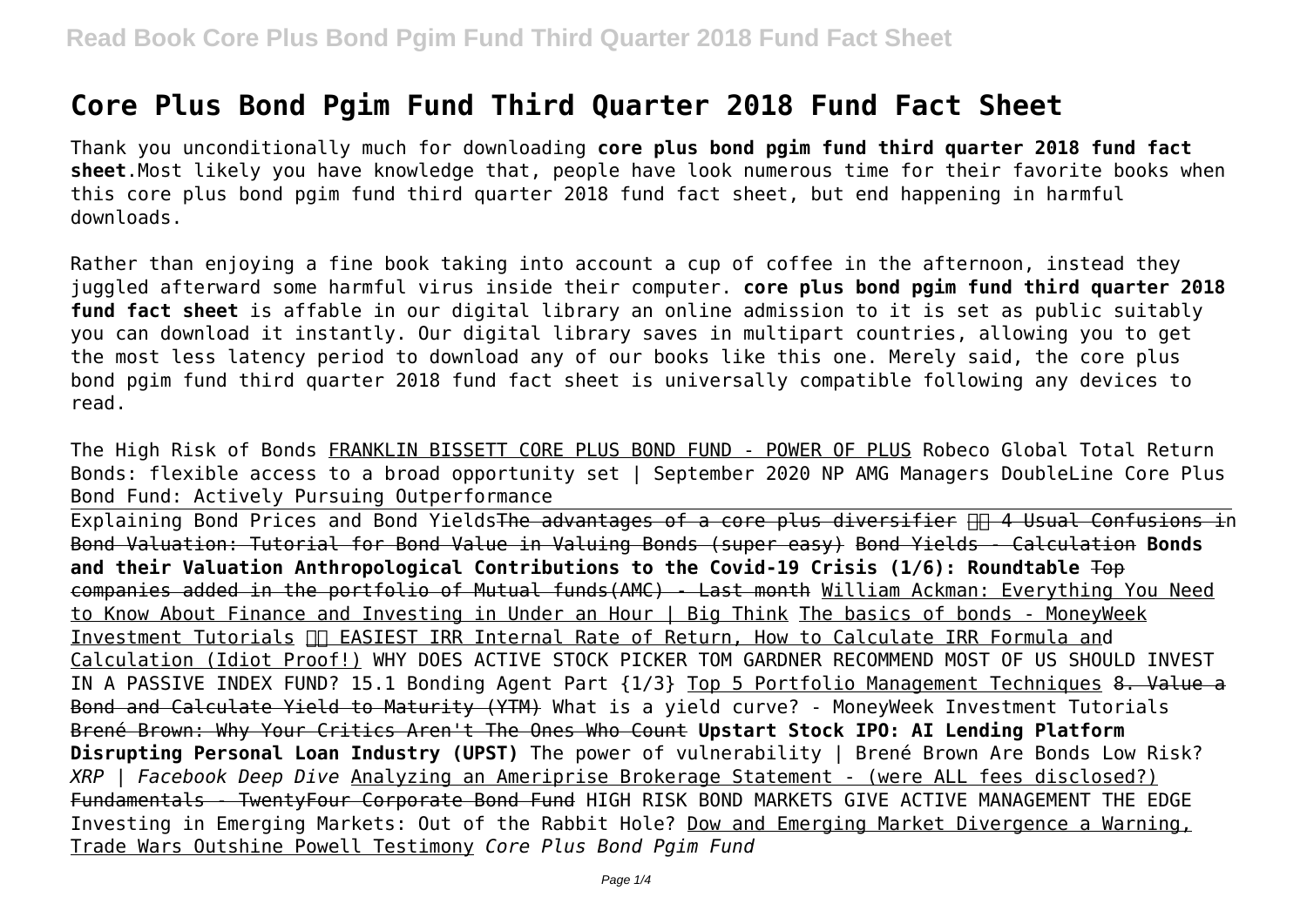PGIM Core Bond Fund seeks total return by investing in a diversified portfolio of investment-grade fixed income securities.

#### *PGIM Core Bond Fund*

Core Plus Bond / PGIM Fund A Manager of Managers Institutional Sub-Advised Separate Account Second Quarter 2020 Fund Fact Sheet Key Facts Investment Advisor PGIM, Inc. Asset Class Fixed Income - Core Plus Bond Primary Index Bloomberg Barclays US Aggregate Bond Index Net Assets \$2,073.6 Million Inception Date 07/19/2002 Net Expense Ratio 0.42%

# *Core Plus Bond / PGIM Fund*

The Core Plus Fixed Income Strategy seeks to add +150 bps of annualized excess return over a broad market fixed income index over a full market cycle by emphasizing relative-value based sector allocation, research-based subsector/security selection, and duration/yield curve/currency management. 1,2

# *Core Plus - PGIM*

Core Plus Bond / PGIM Fund A Manager of Managers Institutional Sub-Advised Separate Account Second Quarter 2020 Fund Fact Sheet Key Facts Investment Advisor PGIM, Inc. Asset Class Fixed Income - Core Plus Bond Primary Index Bloomberg Barclays US Aggregate Bond Index Net Assets \$2,073.6 Million Inception Date 07/19/2002 Net Expense Ratio 0.82%

#### *Core Plus Bond / PGIM Fund - Prudential Financial*

Core Plus Bond / PGIM Fund A Manager of Managers Institutional Sub-Advised Separate Account First Quarter 2020 Fund Fact Sheet Key Facts Investment Advisor PGIM, Inc. Asset Class Fixed Income - Core Plus Bond Primary Index Bloomberg Barclays US Aggregate Bond Index Net Assets \$1,988.5 Million Inception Date 07/19/2002 Net Expense Ratio 0.82%

# *Core Plus Bond / PGIM Fund - Prudential Financial*

The investment seeks total return. The fund invests, under normal circumstances, at least 80% of the fund's investable assets in bonds. It invests in securities that are rated investment-grade at...

#### *PGIM Core Bond Fund (TPCQX)*

Core Plus Bond / PGIM Fund A Manager of Managers Institutional Sub-Advised Separate Account Second Quarter 2019 Fund Fact Sheet Key Facts Investment Advisor PGIM, Inc. Asset Class Fixed Income - Core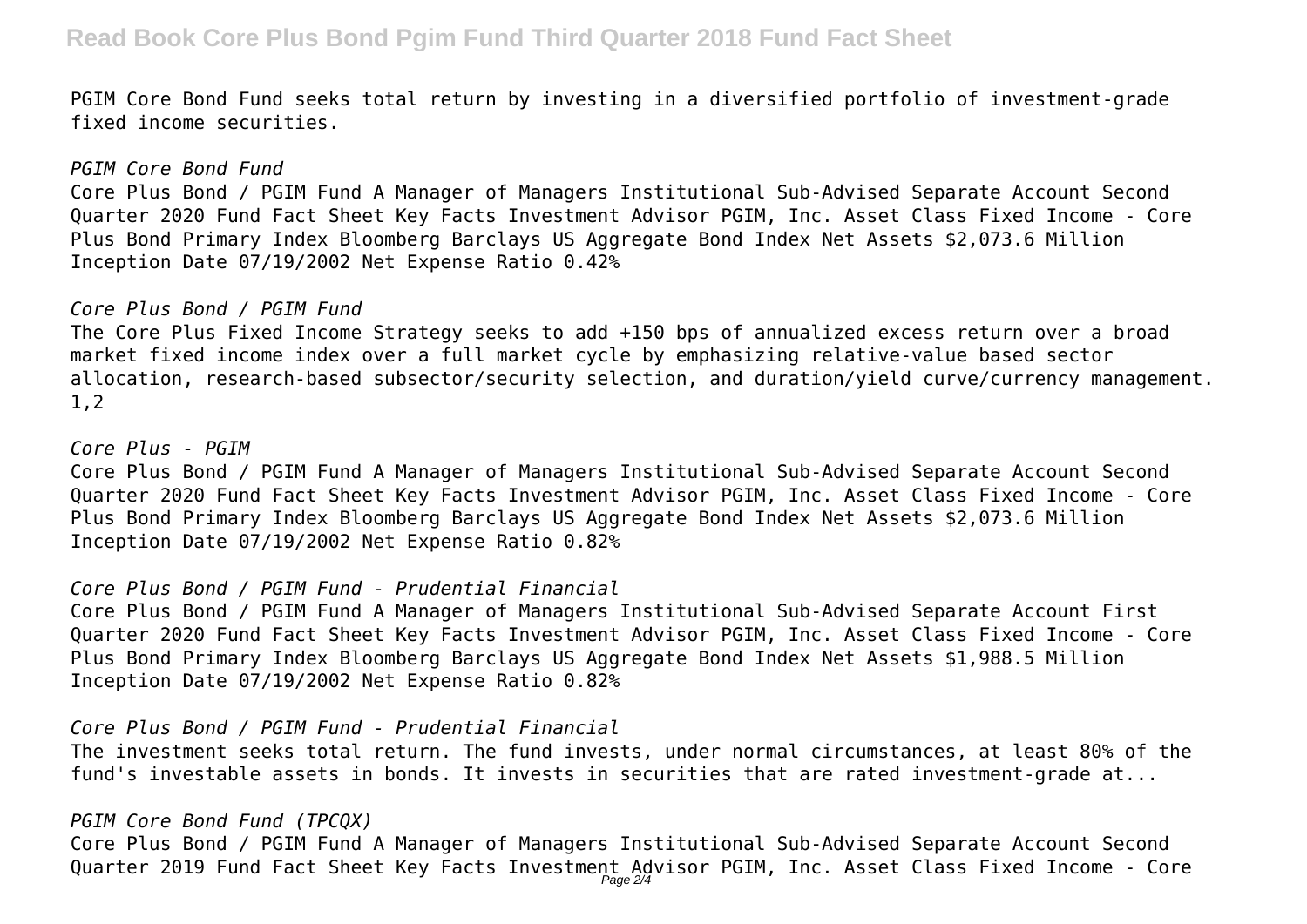# **Read Book Core Plus Bond Pgim Fund Third Quarter 2018 Fund Fact Sheet**

Plus Bond Primary Index Bloomberg Barclays US Aggregate Bond Index Net Assets \$2,175.3 Million Inception Date 07/19/2002 Net Expense Ratio 0.30%

*Core Plus Bond / PGIM Fund* Core Plus Bond / PGIM Fund A Manager of Managers Institutional Sub-Advised Separate Account First Quarter 2019 Fund Fact Sheet 1001261 SA-CPP\_DC/1Q19 Key Facts INVESTMENT ADVISOR: PGIM, Inc. FUND CATEGORY: Fixed Income-Domestic MANDATE BENCHMARK: Bloomberg Barclays Aggregate Bond Index NET ASSETS: \$2,068.3 Million INCEPTION DATE: 07/18/2002

*Core Plus Bond / PGIM Fund First Quarter 2019 Fund Fact Sheet* PGIM Core Bond Z TAIBX ... and often discusses the most important or decisive factors leading to the fund's overall rating. ... Term Core Bond Funds ; Intermediate-Term Core-Plus Bond Funds ...

*PGIM Core Bond Z (TAIBX) Quote | Morningstar*

That's notable because the fund, whose benchmark is the Bloomberg Barclays U.S. Aggregate Bond Index, is a core-plus offering and takes on a variety of out-of-index bets, such as...

*9 of Our Favorite Core Plus Bond Funds | Morningstar*

Over the years you started to get more and more funds that today we would call core plus, where they would hold the sectors that are in what is now the Bloomberg Barclays Aggregate Bond Index,...

*Our Favorite Core-Plus Bond Funds | Morningstar* Core Plus Bond / PGIM Fund 2761 W. 120th Avenue, Suite 200, Westminster, CO 80234 Telephone: (303) 452-5986 • Toll Free: (800) 578-9896 • Facsimile: (303) 452-5989

*Core Plus Bond / PGIM Fund - 401kadvantage.net*

Rankings. U.S. News evaluated 601 Intermediate Core-Plus Bond Funds. Our list highlights the top-rated funds for long-term investors based on the ratings of leading fund industry researchers.

*PGIM Total Return Bond Fund (PDBAX) - U.S. News: Money*

PGIM Fixed Income's Core Plus Fixed Income Strategy is an actively managed multi-sector strategy that seeks to add 150 bps of annualized gross excess return with a risk budget of 250 bps over a...

*PRUDENTIAL CORE PLUS BOND FUND 5 | Markets Insider* Page 3/4